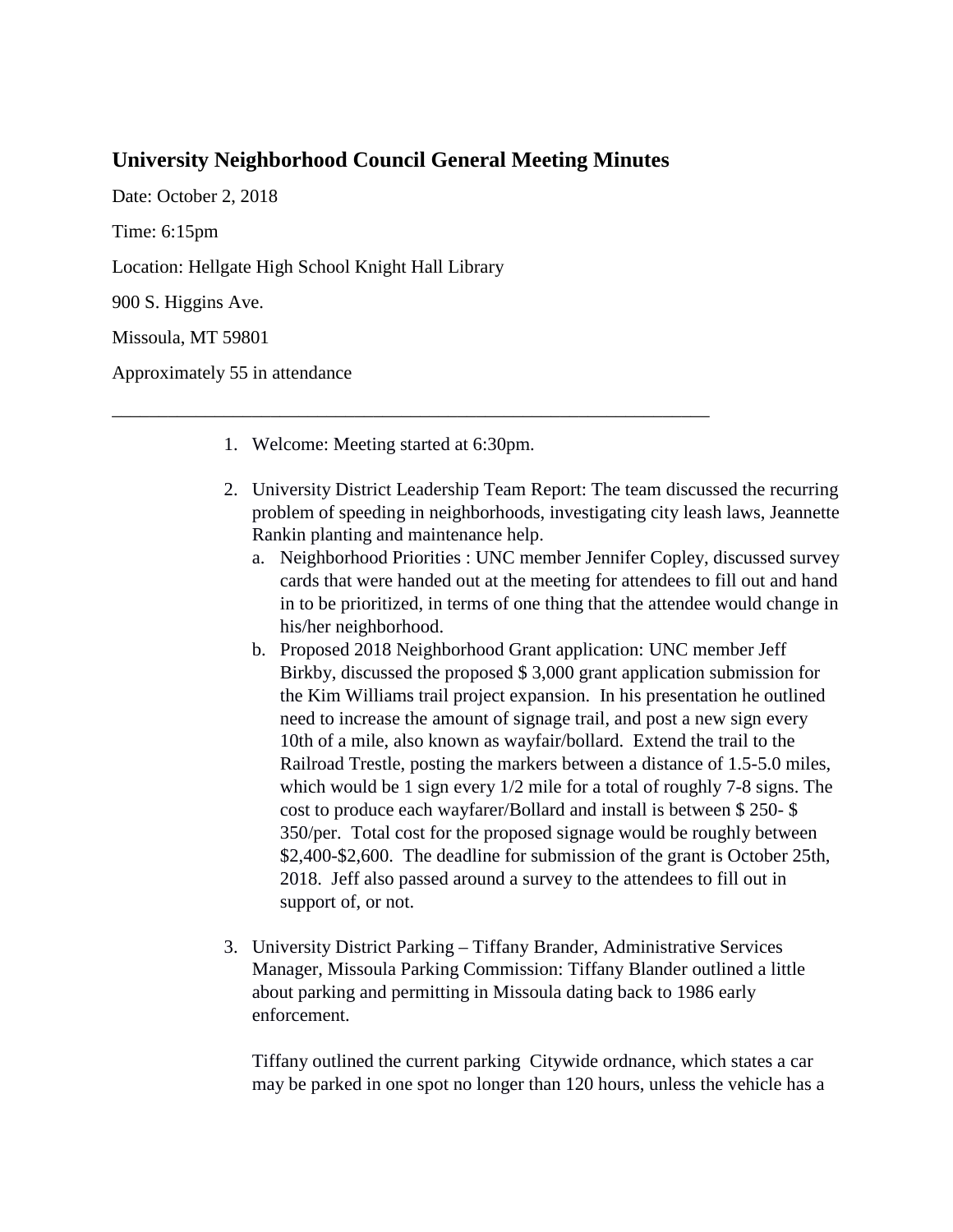clearly displayed parking permit where it is required to park in that specified area.

A resident is allowed to call and lodge a complaint after 120 hours has passed. The tires are then marked, several tickets may be issued, and the possibility of towing that mat occur. Tiffany also briefly discussed the Downtown Master Revitalization plan, parking enforcement, ordinances, etc. that will be considered.

- 4. Van Buren Street and Russell Street projects Katie Klietz, Account Executive, Big Sky Public Relations: Katie Klietz presented an overview of the Van Buren and Russell Street projects. Major construction on the Van Buren round about should wrap up in about a month. Trees and shrubs will added to beautify. Mention of the new sound wall in the lower rattlesnake was outlined, as well as the plexi-glass partition. Proposed project completion will be Spring 2019. The Russell Street Bridge East side construction overview included an overview on the progress, like the Milwaukee trail, bike trails, and new walkways. Project completion will be roughly Spring 2020. Katie also said that the West side construction will be the next phase.
- 5. Animal & Leash Ordinances Christino Esparza, Animal Control Officer-K9- 11: Officer Esparza outlined animal Leash Laws/Ordinances in the City of Missoula. The officer stated that there has been a large number of tickets have been issued in Bonner Park, and in the Kim Williams trail. The officer also described to the attendees the requirement of a dog owner to show voice control over his/her animal in an open space area. The officer also stated that an owner must provide proper shelter for his/her animal during the cold winter months. He also mentioned that on leash, off leash areas are available online.
- 6. History of Neighborhoods/Office of Neighborhoods Councils Report Jane Kelly, Neighborhood Coordinator: Jane Kelly outlined History and purpose of having a Neighborhood council. Jane also stated that there are 20 councils citywide.
- 7. Election of Leadership Team members Jane Kelly, Neighborhood Coordinator: The election of three Leadership Council Team members, and one alternative member took place. The two year roll/Members include: Tony LaPlante, Peter Drakos, Jeff Birkby, and alternate Bryce Rowe. A 1st motion to elect to elect said members was voiced by attendee Chip Miller, and a 2nd motion was voiced by attendee Tim Edwards. A unanimous motion voted all the members in.
- 8. ASUM Neighborhood Ambassadors Jordan Lyons, Off Campus Renter Center, Director : Three representatives of the ASUM spoke to the Attendees about Bridging the gap between the UM and the neighborhood, Trash pickup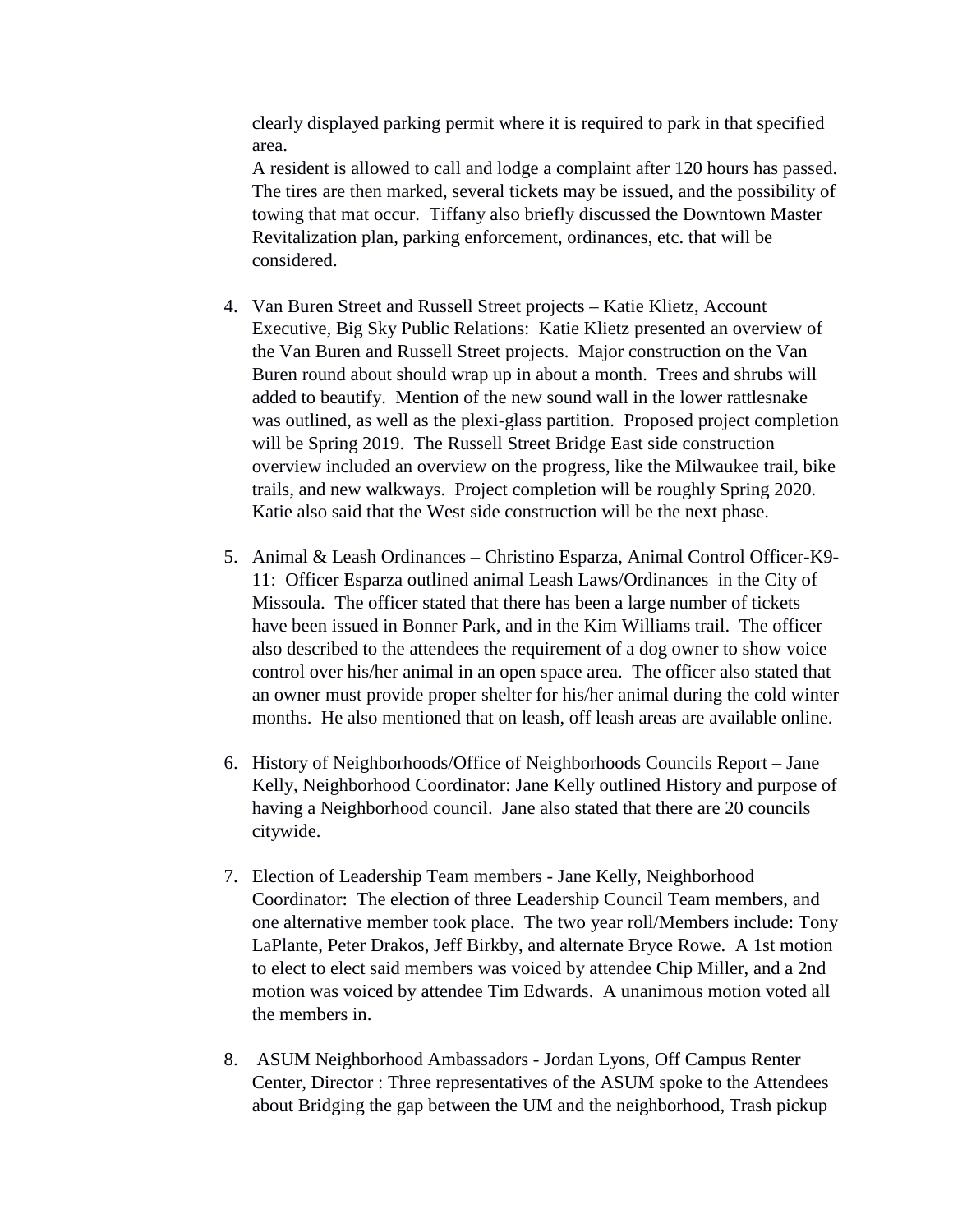in the neighborhood, Sunday sweeps, saying hello to ASUM volunteers, glow stick handouts, and the can the cats event.

- 9. City Council Q&A: Ward 3 Council Members, Gwen Jones, John DiBari, and Heather Harp discussed property tax distribution in the City of Missoula, and income tax, and where it all goes. They also discussed how more of tax burden is shifting more towards residential, and less towards commercial because of tax breaks. The three member also fielded questions from the attendees.
- 10. Public Comment none
- 11. Adjournment: 8:30 meeting end.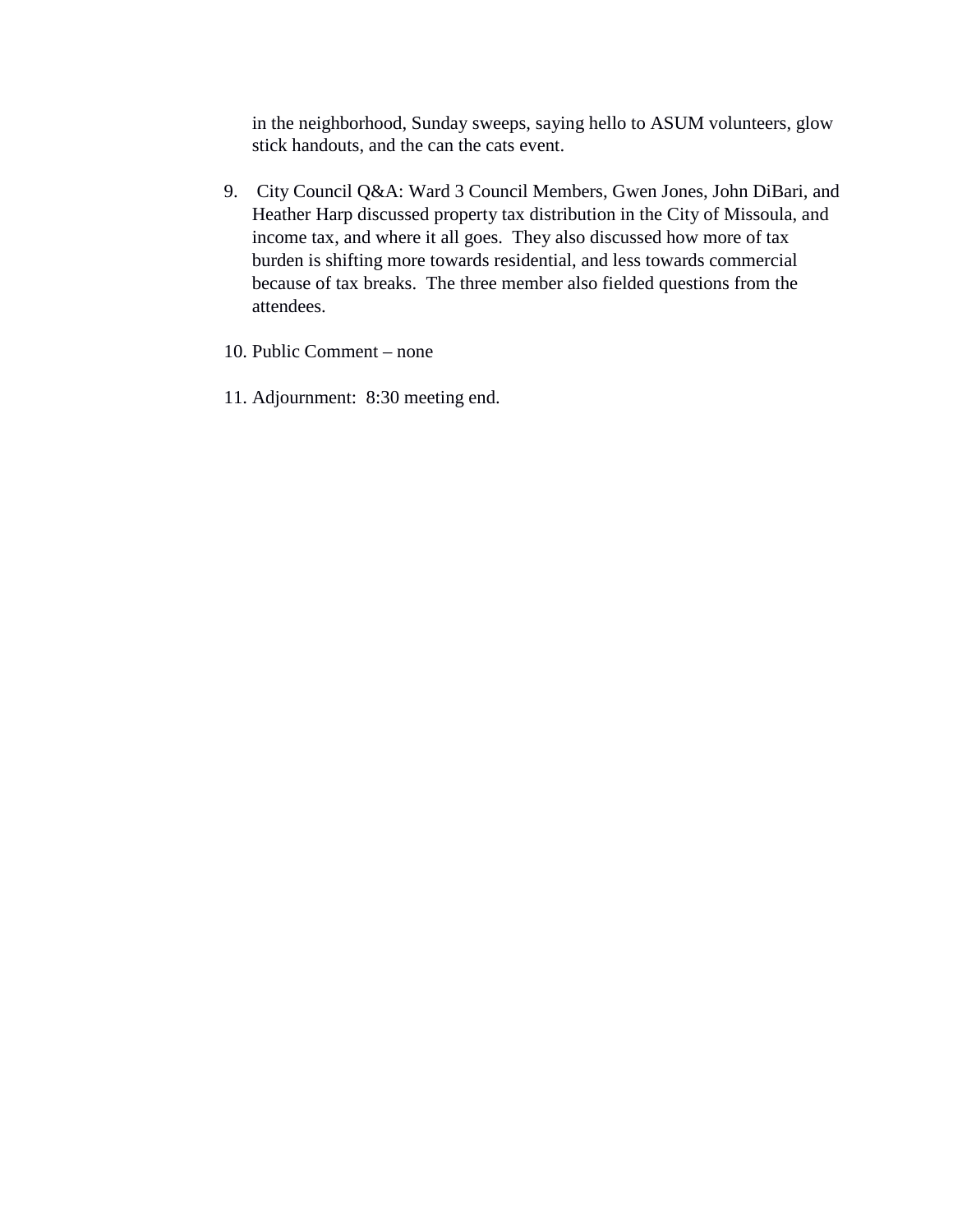# Budget Q & A

# Q: Why did my property tax bill increase last year?

A: Several factors were at work last year. The Montana Department of Revenue's new appraisals of property in Missoula reflected significant increases in real estate value for many properties. The City lowered property taxes last year, but many people paid more because their homes were worth more. Voter-approved bonds and tax increases from other jurisdictions also played a role.



| <b>Taxing Jurisdiction</b> | 2016    | 2017    | Increase |
|----------------------------|---------|---------|----------|
| City of Missoula           | \$910   | \$1,024 | \$114    |
| Missoula County            | \$545   | \$631   | \$96     |
| Missoula County Schools    | \$1,017 | \$1,305 | \$288    |

Taxes for a home with a 2017 market value of \$267,800.

### Q: What part of my tax bill goes to the City?

A: In FY18, for a median-priced home, City taxes were 29% of a homeowner's total tax bill. The biggest taxing entity for a Missoula County property owner is Missoula County Public Schools, which in FY18 accounted for 37% of the tax bill. Missoula County was 18%.

#### Q: Why do City taxes increase each year?

A: The City portion of property taxes increases slightly every year because the City buys many of the same things that every household buys - fuel, tires, power from NorthWestern Energy, health insurance - and all these costs increase yearly. Citizens have told Mayor Engen and the City Council that they strongly support the services they receive and that they want to preserve them, but it costs the City more each year to provide those services. Here's where the City tax money goes: